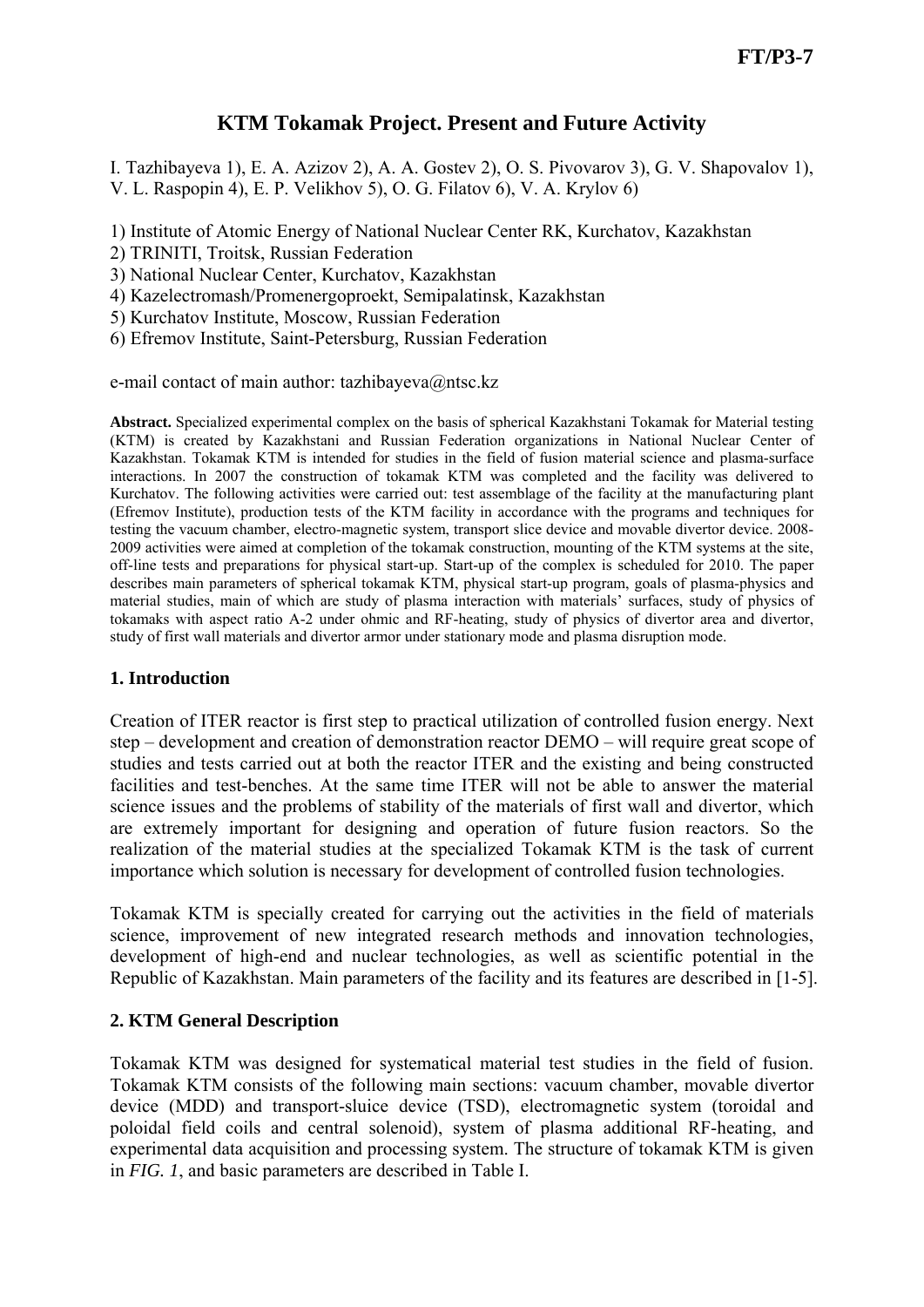| Major radius R                        | 0.90 <sub>m</sub>               |
|---------------------------------------|---------------------------------|
| Minor radius a                        | $0.45 \text{ m}$                |
| Aspect ratio                          |                                 |
| Elongation $K_{95}$                   | 1.7                             |
| Toroidal magnetic field $B_T$         | 1T                              |
| Plasma current $I_p$                  | 0.75 MA                         |
| RF heating power $P_a$                | 5-7 MW                          |
| Pulse duration t <sub>p</sub>         | 5 s                             |
| Plasma density n                      | $(3-5)10^{19}$ m <sup>-3</sup>  |
| Plasma temperature $T_0$              | $(1.5-3)$ KeV                   |
| Safety factor q95                     | 4-6                             |
| Triangularity $\delta$                | $0.3 - 0.5$                     |
| Power density on divertor tiles $P_g$ | 2-20 MW/m <sup>2</sup> up to 30 |
|                                       |                                 |

#### TABLE I. MAIN PARAMETERS OF KTM TOKAMAK

Vacuum chamber (VC) has a form of D-shape torus and consists of: all-welded shell with support structure, sleeves and flanged high-vacuum valves, in-chamber components (divertor, stationary limiter, plasma passive stabilization coils), components of VC heating system, detectors of electromagnetic and technological diagnostics system (TSD). All inner surfaces of vacuum chamber, including central column are faced with graphite tiles (graphite, grade F 479, made in Germany).

Movable -divertor device is a system meant for vertical and angle positioning of the divertor tiles, and allows for replacement of the tiles through a sluice without loss of vacuum.

Transport-sluice device is meant for loading in/unloading from vacuum chamber the replaceable MDD tiles without loss of vacuum in the tokamak chamber.



*FIG. 1. Tokamak KTM Structure.* 

Central solenoid-inductor serves for excitation and maintenance of current and stable configuration of plasma column. Central solenoid consists of 430 coils wound by four layers on the central pin. Each layer has independent water cooling. Poloidal Field coils (PFC) located inside of toroidal field coil (TFC) form and confine plasma column configuration.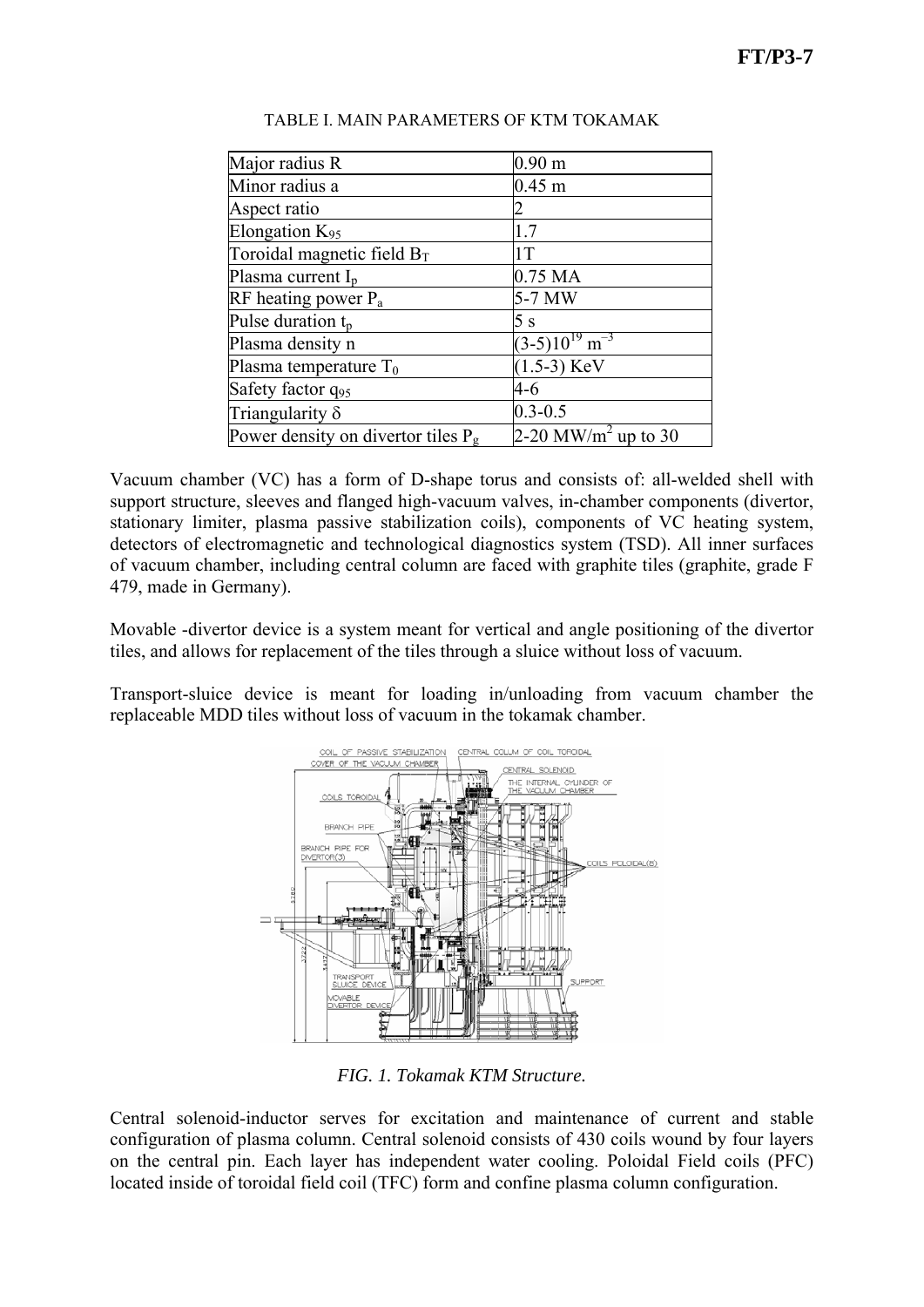For plasma additional heating tokamak KTM will be equipped with RF-heating system. This system is based on the principle of auto-generation of oscillations in complex distributed circuit, which includes feeders and antenna, and powerful RF triode as a sole non-linear element. This approach differs from the approach used in foreign countries and based on use of cascade RF power amplifiers excited by independent oscillator and connected to the matched load. Fundamental feature of the proposed RF system is the fact that antenna and, therefore, impedance inserted by plasma are the component parts of complex distributed circuit, where self-excitation occurs at one of own circuit frequencies. It is planned to use four generators of 13 MHz frequency; power inserted into plasma will be 7 MW.

Power system of tokamak KTM is meant to supply electromagnetic system, balance coils, additional heating system, pre-ionization system, systems of vacuum pumping and conditioning, physics and technological diagnostics and engineering support system. The power system shall provide for frequency of tokamak operation to be up to 5 cycles per hour under nominal mode. Total short-term power rate of tokamak power system will reach 150- 180 MW.

The experimental complex is being created thanks to the joint efforts of Kazakhstani and Russian organizations. In accordance with work distribution plan National Nuclear Center of the Republic of Kazakhstan (NNC RK) and Institute of Atomic Energy NNC RK are charged with construction and modernization of the KTM site, development and manufacture of vacuum system and some diagnostics systems; Kazakhstani organization "Promenergoproekt" is general designer of the complex and is responsible for systems of outer and pulse power supply. The work distribution among the Russian organizations is as follows: TRINITI – calculations of scenarios and manufacture of physics diagnostics; Efremov Institute – chief designer and manufacturer of KTM facility and RF-antennas of plasma additional heating system; VNIITVCh – development of additional RF-heating of plasma and manufacture of RF-generator; S.E.D. (Saint-Petersburg) – manufacture of lamps for RF-generator; Tomsk Polytechnic Institute – development and manufacture of control system and data acquisition and processing system.

# **3. KTM Experimental Complex Project Status**

The following jobs have been completed or are in progress now:

## **3.1. Calculations of Physical Start-up and Plasma Column Control Scenario.**

Scenario of physical start-up of KTM facility, namely plasma equilibrium evolution and energy balance, was calculated for the stage of plasma current ramp-up and its reaching of the plateau and under powerful additional heating. Plasma behavior during initial stage of discharge was described by code TRANSMAK; calculation of 1.5D evolution of equilibrium and energy balance was described by code DINA. Calculation of plasma burning scenario includes: initiation of breakdown and initial stage of current ramp-up, current input with obtaining the divertor configuration, maintenance of plasma at current plateau [6].

Firstly, static scenario of ohmic discharge for specific time points was calculated taking into account loss of poloidal flux for plasma current ramp-up and its maintenance at the plateau.

According to the scenario of discharge in KTM, the column shifts to the chamber center simultaneously with increase of plasma small radius and rise of discharge current. Such a scenario of discharge initial stage is proposed to be used as basic scenarios of ITER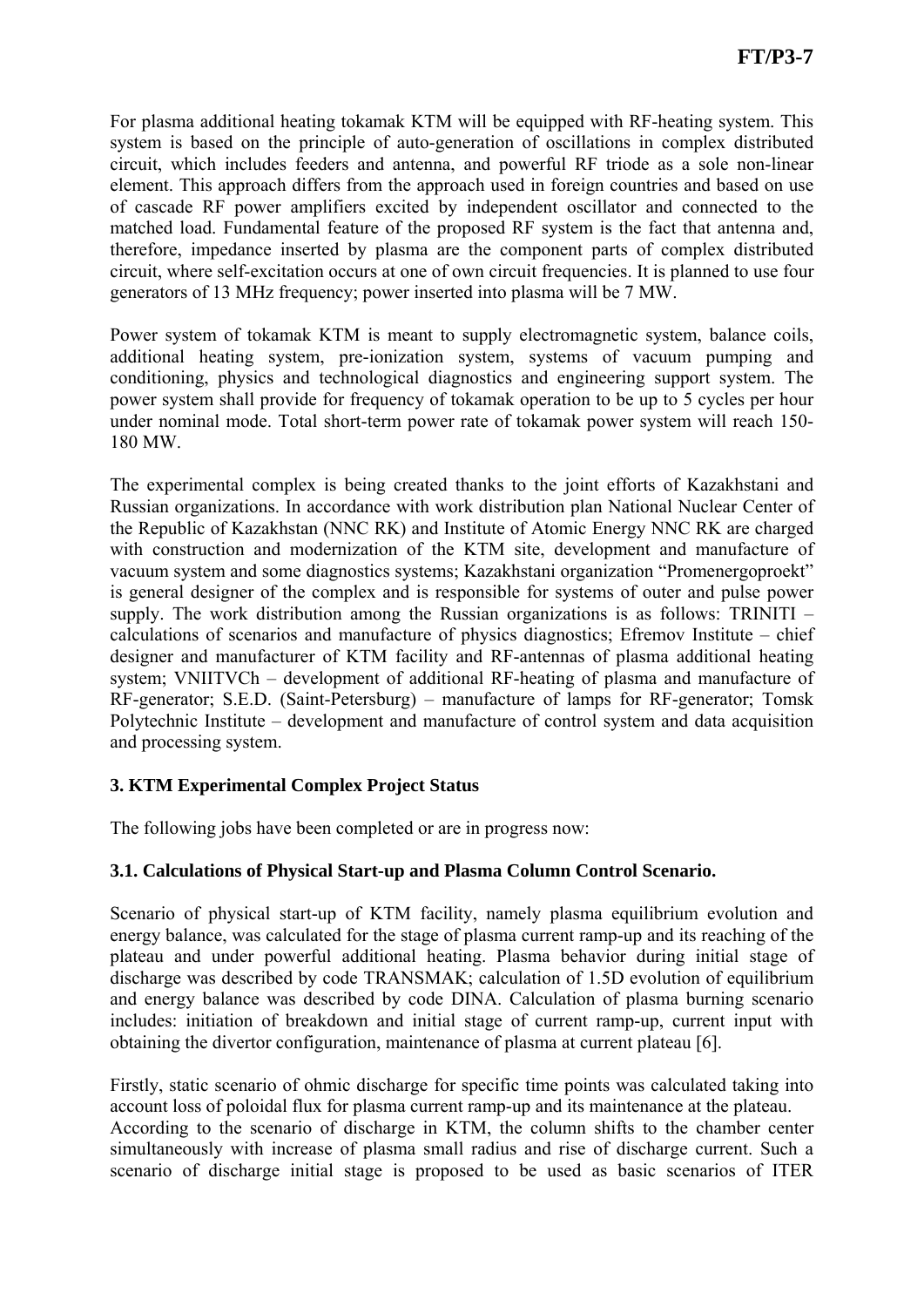discharges. The current radial profile is controllably formed by using the layer technique under coherent current ramp-up and increase of small radius of plasma column. This allows to avoid development of large magneto-hydrodynamic (MHD) disturbances of the column while reaching rational values *q* at the current ramp-up stage. The time of current ramp-up is sufficiently big and we can expect the absence of skinning. Transfer from limiter configuration to divertor one accompanying by decrease of plasma big radius 〈R〉 from ∼ 116 cm to 90 cm occurs under value of plasma current to be ∼ 90% of plateau current, i.e. 700 kA. Fast control of plasma vertical position is provided by the current in the HFC coils. The discharge scenario with additional heating under nominal current of 0.75 MA at plateau was developed. Rate of plasma current ramp-up at the stage of its input is  $d/p/dt \sim 2.5$  MA/s.

Two disruption types were analyzed for tokamak KTM, namely, so-called "big" disruption and vertical disruption of the column or Vertical Displacement Events (VDE).

"Big" disruption in tokamak KTM (*see FIG. 2*) is characterized by rather fast attenuation of plasma current ( $\sim$  2,5ms). It is the result of the release of plasma thermal energy, and fast rise of its resistance due to abrupt decrease of temperature (up to  $\sim 10$  eV). At that axis of plasma column shifts in vertical direction on  $\sim$  10 cm upwards and in horizontal direction on  $\sim$  40 cm inwards. Simultaneously current of  $\sim$  450 kA is induced in the chamber. Halo-currents in toroidal and poloidal directions reach  $\sim$  50 kA.

If the column disruption is due to vertical plasma displacement then plasma will rapidly move up and down along the vertical axis in KTM chamber due to a loss of the control over plasma position. Loss of control can be caused by failure in the control system, and kink and balloons modes (so called "small" disruption), MHD disturbances, or significant oblongness of the column.

If the "hot" plasma column bumps into chamber wall, diaphragm, passive stabilization coils, or divertor components then the column will be "cut" with simultaneous decrease of small radius under practically constant total current. The so-called "thermal disruption" and fast attenuation of plasma current will occur if stability factor decreases up to 2. As a rule, rates of column movement depend on resistive times of the chamber and passive stabilization coils.



*FIG. 2. Time dependencies of plasma parameters during "Big Disruption" (of plasma current Ip (KA), small radium a (cm), coordinates of magnetic axis Rmag and Zmag (m)*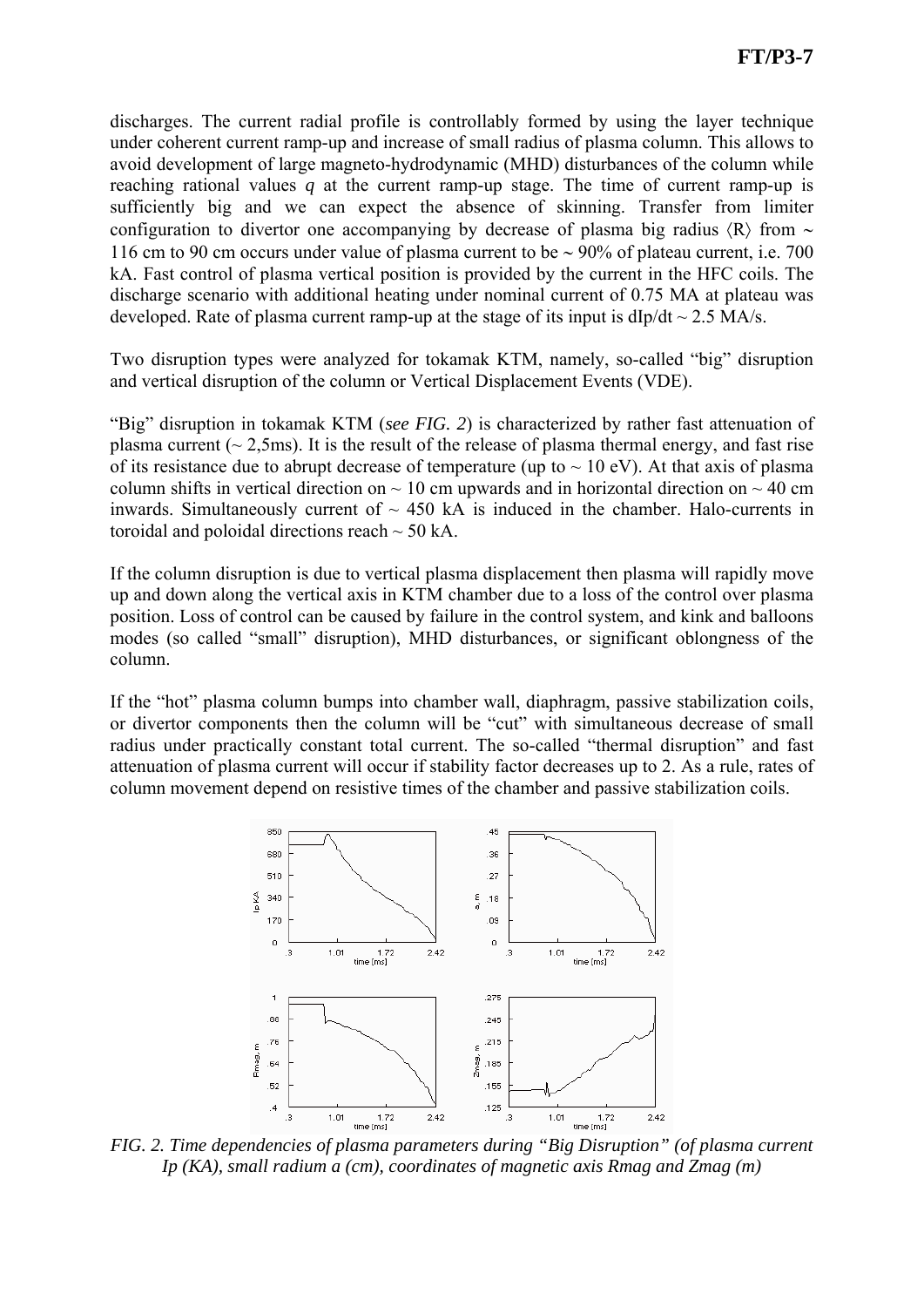But sometimes the plasma column can gather the speeds comparable with "Alfven" ones. In this case VDE can be dangerous for divertor device, chamber walls and passive stabilization coils. Due to significant oblongness of the chamber and absence of special protection of the divertor VDE will represent the most danger if the column moves downwards to the divertor area. Calculation results (*see FIG. 3*) shows that during the period of  $\sim 8$  ms plasma gathers speed up to 1 km/s at least. In case of collision with the divertor all the energy will be released at the divertor and collision may be a cause of its failure. In order to decrease loads on chamber structure and to protect divertor we propose to use injection of pellets during VDE.



*FIG. 3. Time dependencies of plasma parameters during "VDE" (of plasma current Ip (KA), small radium a (cm), coordinates of magnetic axis Rmag and Zmag (m)* 

### **3.2. Computer Simulation of Heating of Vacuum Chamber and Divertor of Tokamak KTM**

As a result of numerical simulation of the heating mode of KTM vacuum chamber the optimal scenario of the process have been developed, which provides for uniform heating of chamber shell under required temperature irregularity ( $\Delta t \le 10 \div 20$ °C), and parameters have been recommended for the source of induction heating system (inductor) of vacuum chamber (while only tokamak's central solenoid is switched on).

The calculations were carried out for the models taking and not taking into account thermal radiation (*see FIG. 4*). It was showed that taking into account of radiation decreases temperature irregularity on  $\sim 12^{\circ}$  along a perimeter of vacuum chamber.

It was showed that heating of divertor section is characterized by insignificant temperature irregularity at the graphite tiles while heating with standard ohmic heaters and inductor.

The numerical simulation of impulse heating of the chamber during current input into plasma was completed taking into account nonlinear properties of the material and thermal loads, which are time-varying. Temperature distribution at the divertor graphite tiles under impulse heating mode was analyzed. It was established that maximal temperature of graphite tiles during impulse is  $1440^{\circ}$ C on internal surface and  $2404^{\circ}$ C on external surface of the divertor.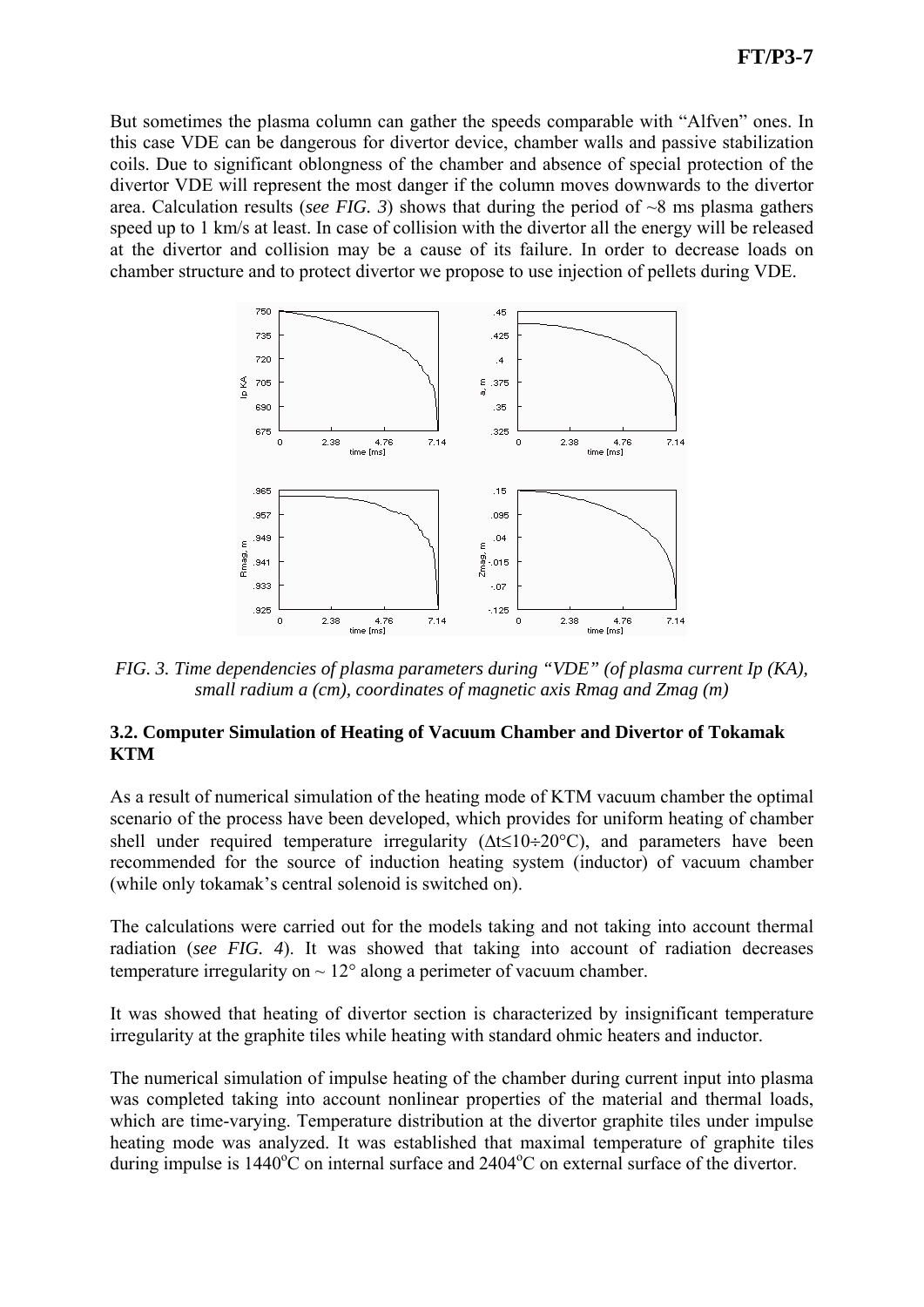

*FIG. 4. Temperature state of divertor device in the end of*  (a)  $32^{nd}$  impulse (27905<sup>th</sup> second), (b)  $32^{nd}$  pause (28800<sup>th</sup> second)

## **3.3. Activities at the Site of Experimental Complex KTM**

At present the reconstruction of buildings and structures at the KTM site was completed (laboratory building, reactor building, complex physical protection system, engineering networks and communications: heating system, ventilation system, water supply system, sewage, and connection and communication system). Activities on creation of external power supply system were carried out as well: reconstruction of substations and mounting of substation at the site of KTM complex, power supply system of own needs, equipment was prepared for start-up activities. Creation of impulse power supply system is in progress. It is planned to begin free-standing tests of separate systems of impulse power supply and to complete manufacture, collection and delivery of equipment of some technological systems and control systems of tokamak KTM. Start-up activities on the external power supply system and preparation of the system for commissioning have been begun.

### **3.4. Manufacture of vacuum chamber with in-chamber components and electromagnetic system**

In 2007, Efremov Institute plant completed the manufacture of KTM facility. Test assemblage of the facility was carried out at the plant and production tests of the KTM facility were conducted in accordance with the developed programs and techniques. The following tests were carried out: Vacuum chamber was tested on leakproofness under room temperature and under heating up to  $200^{\circ}$ C; electromagnetic system was tested by using special diagnostics system, the integrated tests of transport slice device and movable divertor device were carried out. In December2007 the facility was successfully delivered from Saint-Petersburg to Kurchatov, Kazakhstan.

## **3.5. Diagnostics systems of tokamak KTM**

Main part of physics diagnostics of KTM plasma was developed and manufactured in the institutes of Russian Federation (TRINITI, Kurchatov institute). In order to carry out physical start-up of tokamak KTM it is proposed to use first stage of physics diagnostics, which will be installed at the tokamak, tailored and integrated in information-measurement system of data acquisition system (DAS). These diagnostics include magnetic probes system, monitoring bolometer and multi-channel monitor of radiations (measurement of radiation losses), antifault interferometer of chord-average density and dual-frequency impulse reflectometer (measurement of density and density gradient), monitoring spectrometer and monochromator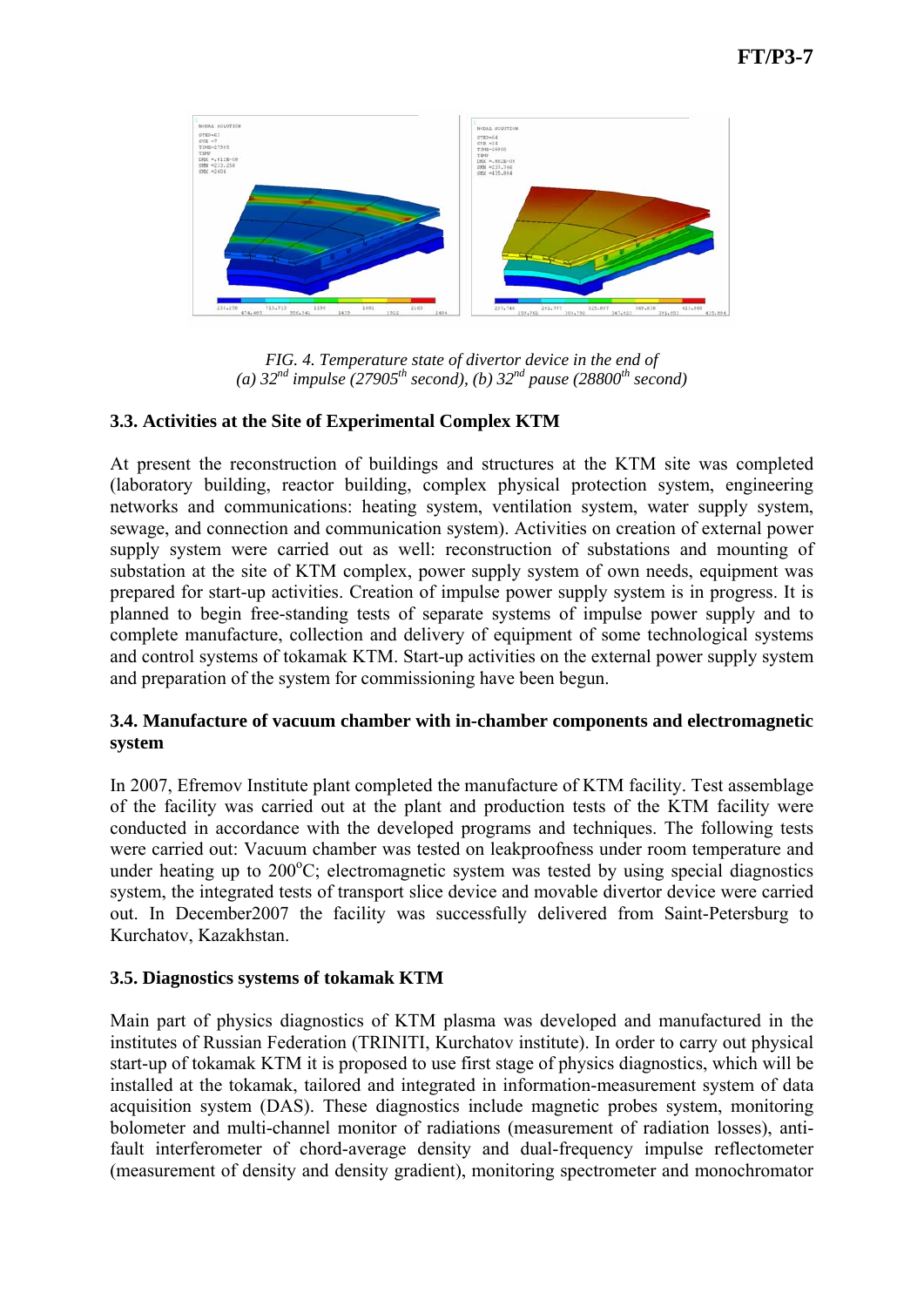(transition L→H mode, impurity control), and high speed video camera. In 2009 the second stage of diagnostics will be manufactured. There are multi-channel anti-fault interferometer, impulse reflectometer with adjustable frequency (plasma density profile), spectrometer of high resolution (ion temperature control), multi-channel X-ray spectrometer (measurement of electron temperature profile), infrared pyrometer and four-channel detector of infrared diapason, Langmuir probes (scrap-layer diagnostic), etc.

# **3.6. RF-system KTM**

System for additional heating of KTM plasma consists of 4 identical RF-systems; each system is an active oscillator, which resonance circuit consists of RF-generator, feeder, RF-antenna and KTM plasma. Each RF-generator is designed for power rate of 2MW, and total power rate induced into plasma shall be more than 5 MW. At present four RF-generators are being manufactured on the basis of generator lamps of 1200kW power rate each; feeders for power rate transportation and RF-antennas are being manufactured as well. Main components of RFsystem will be delivered to Kurchatov, Kazakhstan, in 2009. In 2008 manufacture of the system for anode feeding of generator lamp has been begun. In 2009 one set of anode feeding (for one RF-generator) will be delivered to the KTM complex site and RF-system will be mounted at the site. In 2010 mounting of RF-generators and one channel of anode feeding of RF-generator will be completed. In 2011 the tests of one RF-generator with plasma will be carried out; on the basis of the test results the work on preparation and adjustment of RFsystem of tokamak KTM will be continued.

# **3.7. Data Acquisition System (DAS) KTM**

In 2008 the activities on production of blocks and cabinets of control automation system have been continued, as a part of these activities the following cabinets will be manufactured: cabinet for vacuum system control, second unit of data acquisition of electromagnetic diagnostics, data acquisition unit of physics diagnostics; data acquisition software for these units will be developed as well. Earlier the following elements were manufactured: control cabinets for water cooling system and plasmas control system, first unit of electromagnetic diagnostic data acquisition, as well as server. The information-algorithm program of TFC power source control was developed. The following components were developed and manufactured for the digital control system of PF1-PF6 coils power sources: algorithm and information software of the subsystem for collection, control and registration of power source parameters, cabinets for digital control of impulse power supply sources of tokamak KTM. In 2009 we planned to complete manufacture of synchronization cabinets and units of physics diagnostic data acquisition, software of DAS components and systems; and the adjustment of data acquisition system of tokamak KTM will be continued.

In 2008 we planned to complete mounting of tokamak KTM at the site, as well as to continue manufacture and kitting-up of plasma RF-heating system equipment, physics diagnostics of KTM facility, vacuum exhaust and cooling systems, gas intake and plasma quenching systems, and data acquisition system.

In 2009 system of RF-heating will be manufactured, delivered and mounted at the site; the following work will be completed: manufacture, kitting-up and delivery of the equipment, as well as mounting of tokamak KTM systems and their tests; the start-up activities will be carried out for all the systems.